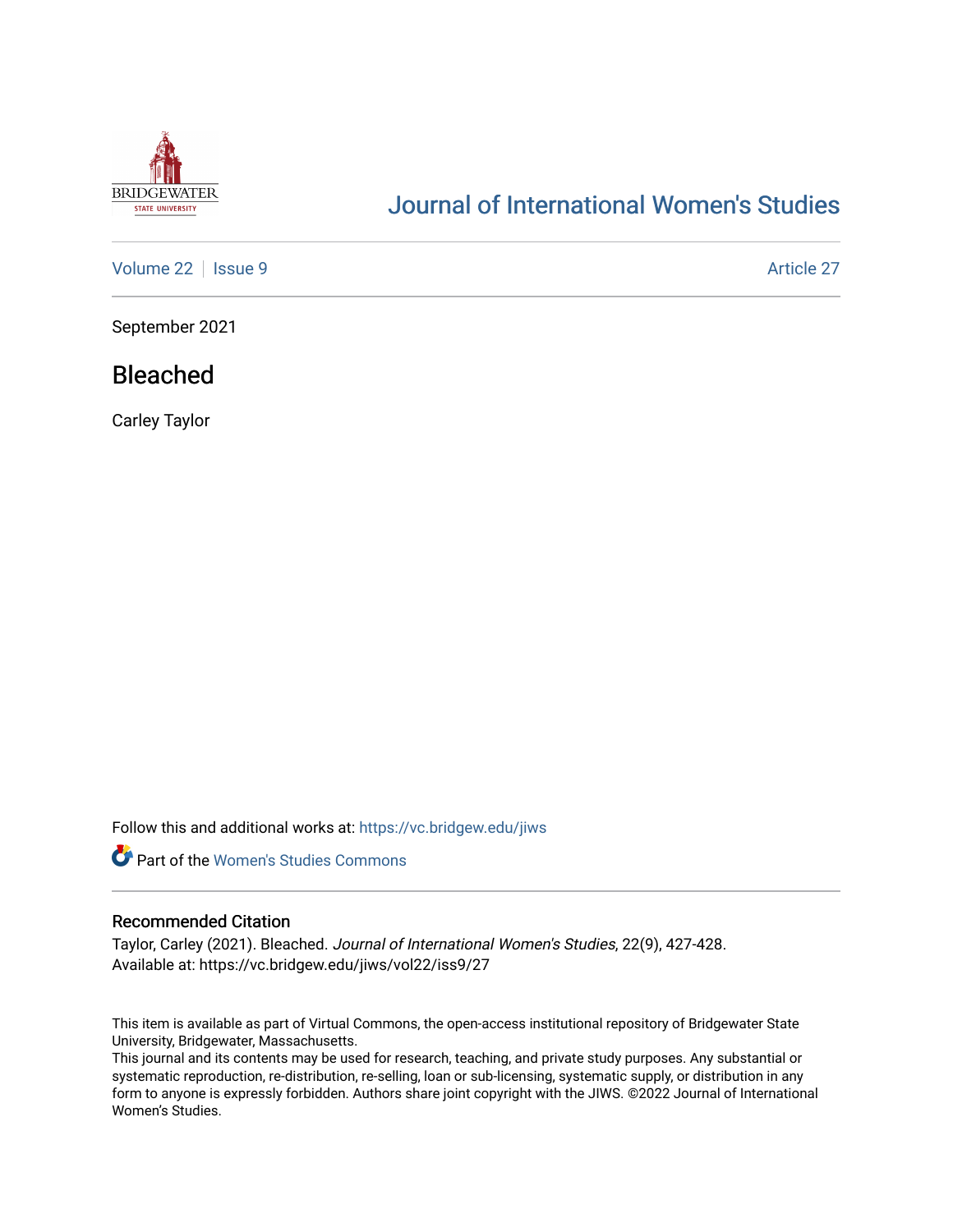#### Taylor: Bleached

This journal and its contents may be used for research, teaching and private study purposes. Any substantial or systematic reproduction, re-distribution, re-selling, loan or sub-licensing, systematic supply or distribution in any form to anyone is expressly forbidden. ©2021 Journal of International Women's Studies.

## **Bleached**

## By Carley Taylor<sup>[1](#page-1-0)</sup>

### **Abstract**

This poem speaks of Cambodia where skin lightening ingredients such as mercury can be found in an alarming number of beauty products. Beauty standards often make women around the world feel as though we need to strive to be perfect, better, continually comparing ourselves to someone else. This poem emerges from a trip I took to Cambodia, where I noticed the drive for women to achieve pale skin. In this instance, I felt as though Westernized culture was being forced down Cambodian women's throats—unattainably beautiful and pale models staring you down at every shop and billboard, skin lightening products everywhere, the government's heavy push to speak English. This poem pushes against the demand for women to achieve that beauty standard and reflects on my thoughts of how the push for white western beauty standards feels to me like a similar attempt to achieve a cultural kind of mask at the expense of the self.

*Keywords:* Cambodia, Beauty standards, Self-love, Bleach, Skin lightening, Mask

Your eyes are kindness glittering within jewels forged from diamonds Satan found after the Gods punished his uncontained bloodlust rising in red streams from the cracked soil of your home.

Your dark hair is braided hope, interlaced with Rumduol, grown with determination, to outlast the corruption that cleaved heads from your people.

Your skin saturated in sun kissed by earth, loved by all who don't possess the heritage that scoffs at labor

1

427

<span id="page-1-0"></span><sup>1</sup> Carley Taylor graduated with a Masters in English from Bridgewater State University. During her time as a student, she attended two study tours (first to Ireland, then Cambodia) where she discovered her love for new experiences and culture. She later organized a trip to Japan and a second trip back to Cambodia, and plans to continue traveling at every opportunity. Her experiences while traveling often inspire her writing, although not exclusively. She published a short story titled, "It Didn't Matter Why" in *The Bridge: A Journal of Fine Arts and Literature* in 2018 in honor of her late grandfather and his conflict with PTSD.